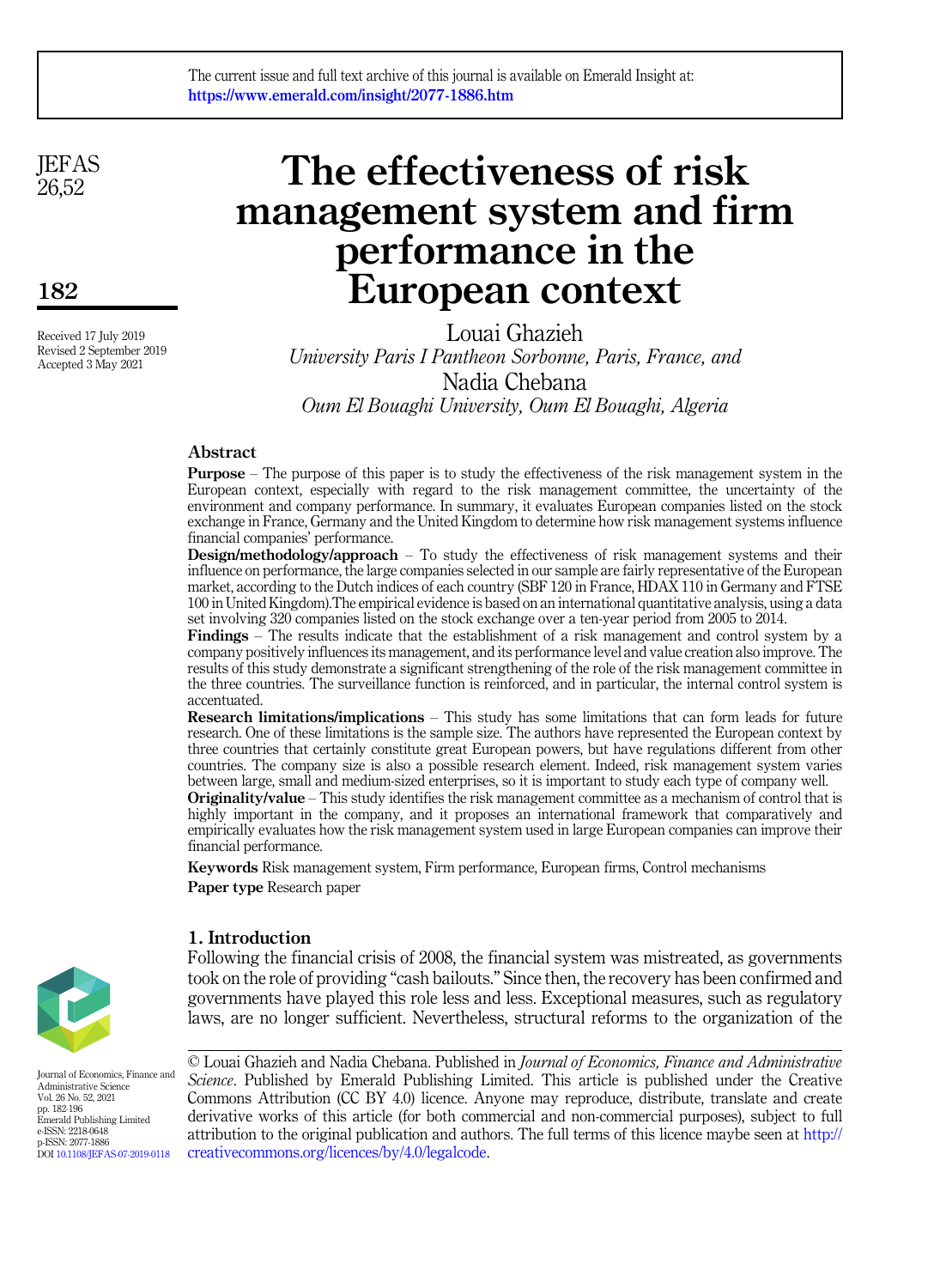governance system remain relevant in gaining the trust of stakeholders. Consequently, the capital markets have been modified in terms of their structure ([Yamanaka, 2018\)](#page-13-0); thus, if these capital markets remain private, the role of the state remains indispensable. For this reason, it is important to ensure the smooth running of all organizational structures ([OCDE, 2010\)](#page-12-0).

This crisis has led to collective awareness, while more controlled and restrictive procedures have been implemented. In 2015, the Organization for Economic Co-operation and Development (OECD) Management Group presented its main recommendations regarding the responsibility for risk management within firms. According to these recommendations, the internal and external auditors should report to the audit committee; the same approach should be taken in the risk management of financial institutions. Thus, in financial firms, a risk manager must be present who reports both directly to the board of directors and via the audit committee. This risk manager must be totally independent, and his/her mission is to be similar to that of the mediator. His/her main role is to draw the attention of the board of directors. In addition, the board of directors must fulfill its functions by ensuring the accuracy of financial and accounting documents, the independence of accounts and the effectiveness of control systems, including risk mechanisms within the firm.

In its 2011 Green Paper, the European Commission defines governance as the management and control system of firms and as "the set of relationships" between the management of the firm and its stakeholders. Thus, corporate governance ensures through its control mechanisms the responsible behavior of all agents, and in particular, the manager. Corporate governance includes a system of risk management and internal control, which must be robust, comprehensive and efficient to ensure the effective implementation of the risk management strategy.

The proper functioning of the risk management system implemented by a firm plays an important role in ensuring the firm's effective management [\(Mayer](#page-12-1) et al., 2019). We consider that the presence of a risk management committee, a high level of debt, environmental uncertainty and the publication of a report on the social and environmental context can influence firm performance. However, our goal is to analyze the effectiveness of risk management committees and their attitude in dealing with the uncertainty of the environment. In the course of this work, we return more specifically to the effectiveness of the risk management system, particularly in the European context.

The research in the European context is based on extensive research that has been conducted in the USA. In general, this research is essentially based on the mechanisms of risk management. The related studies have focused on two main issues. First, they question whether these mechanisms protect the firm performance, and second, whether these mechanisms influence the specific decisions made within the firm's framework. This research analyzes the risk management systems in different countries.

Existing studies analyze the relationship between a mechanism or theory and a second variable. No study so far has analyzed a larger number of mechanisms in combination with firm performance, which this study will do. Also, our study realizes this approach at the level of three countries: France, the United Kingdom and Germany.

To carry out our research, we used the quantified analysis of the annual reports of firms listed on the stock exchange in the three study countries (SBF 120 for France, HADAX 110 for Germany and FTSE 100 for the United Kingdom). In addition, the period of our study extends from 2005 to 2012 for all three countries. We specifically selected this period because it is eight years (with the experience of a financial crisis) that allows for the relationship to be better evaluated.

Finally, we adopted a coding approach using the statistical software R studio that allowed us to specify the nature of our variables and master their design. Most studies that measure one of the relationships use Statistical Package for the Social Sciences (SPSS) as an analytical tool.

Risk management system and firm performance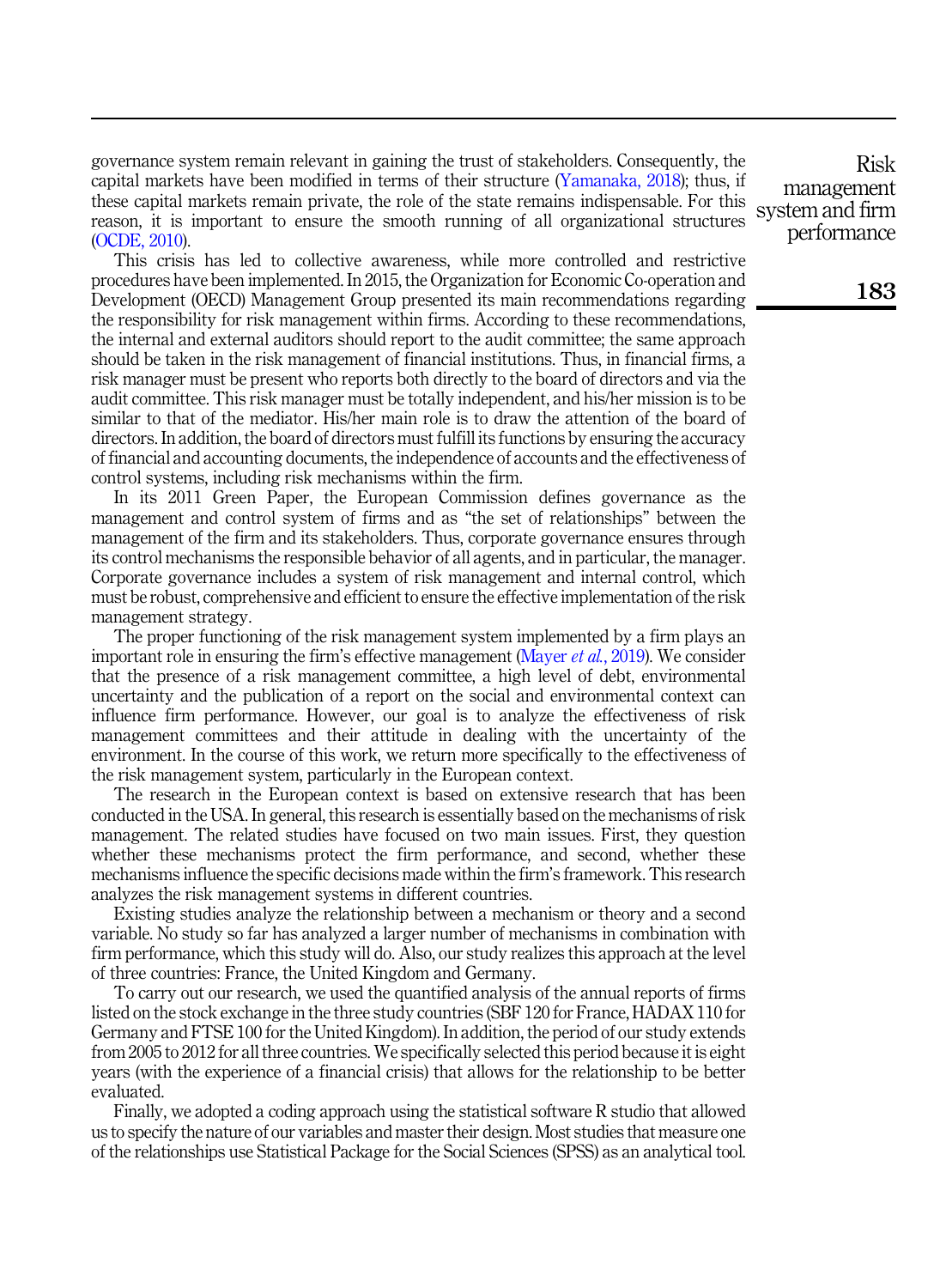This approach was relevant for the analysis of our results. To achieve this, we retained the simple regression with the data of firm performance. Given the results obtained and our study's conclusions, it seems to us that this approach was adapted to this study's field and hypotheses.

For our sample, we built a database. This process was necessary because, to our knowledge, there was no existing database basis on our variables for the three countries studied. Consequently, we studied annual reports and reference documents. From these reports, we manually recorded each firm's data and this protocol was repeated for all of our variables for each year.

# 2. Theoretical framework

Several theoretical currents contribute to the understanding of risk management systems infirm. We find that the works are bound to the classical approach (financial theory and agency theory) and stakeholder theory, the theory of the dependence of resources in complement with the institutional neo-theory.

The work on corporate risk management starts from the hypotheses within the framework of agency theory. In this theory, there is a contractual relationship that places the managerial executives, who have the power and capacity to make decisions on one side and the shareholders on the other side [\(Jensen, 1983](#page-12-2)). This traditional approach limits the objective of explaining the firm's financial structure. This agency relationship leads to a conflict of interest and differences of the points seen, especially where there are many asymmetries of information between both parties.

According to [Jensen \(1986\)](#page-12-3), various mechanisms are necessary to align the interests of mandates, reduce the risks associated with management and make the manager more responsible. On the one hand, there are mechanisms internal to a firm that are generally imposed by the law (e.g. the board of directors and the general shareholders' assembly), and on the other hand, there are external mechanisms that are mainly based on market power (e.g. the market recovery and the auditors' market).

The stakeholder theory exceeds and views it a classic — of a firm. It looks for the interests of the stakeholders, not shareholders, and widens the field of the manager's responsibility ([Mercier, 2001\)](#page-12-4). It is also the theory most frequently cited in the academic literature, it presents the firm as a group of collective interests, and it helps the manager to use their skills to make more useful, effective and strategic decisions ([Freeman, 1984\)](#page-12-5). Consequently, stakeholder theory provides new insights into the possible reasons for risk management.

According to [Donalson and Preston \(1995\)](#page-12-6), this theory has three main visions: descriptive, instrumental and normative visions. According to the normative vision, this theory legitimizes the interests of actors who are not firm shareholders and allows escaping the classical theory. This vision also identifies the values and obligations where the manager can guide the firm strategically, thus providing an ethical foundation to the theory. The social firm performance is critical to this vision.

According to the instrumental vision, this theory demonstrates that the manager must manage his or her relationships with the stakeholders in a way that allows him or her to realize the firm's goals and report the responsibilities to the firm's owners [\(Jones and Wicks,](#page-12-7) [1999\)](#page-12-7). From the descriptive vision, this model explains the firm's behavior and relationships with sound aggravation and how the manager must be responsible for the interests of the various stakeholders. Finally, it allows taking advantage of the firm's history to obtain opportunities in the future [\(Donalson and Preston, 1995](#page-12-6)).

We can conclude that stakeholder theory reformulates the role of the manager and firm, and it also widens the vision of agency. In this context, and from a responsible perspective, the manager must try to reduce the risks that can influence the interests of all the actors, created by the pensions for the various partners with an optimal balance of all interests, and develop his or her firm.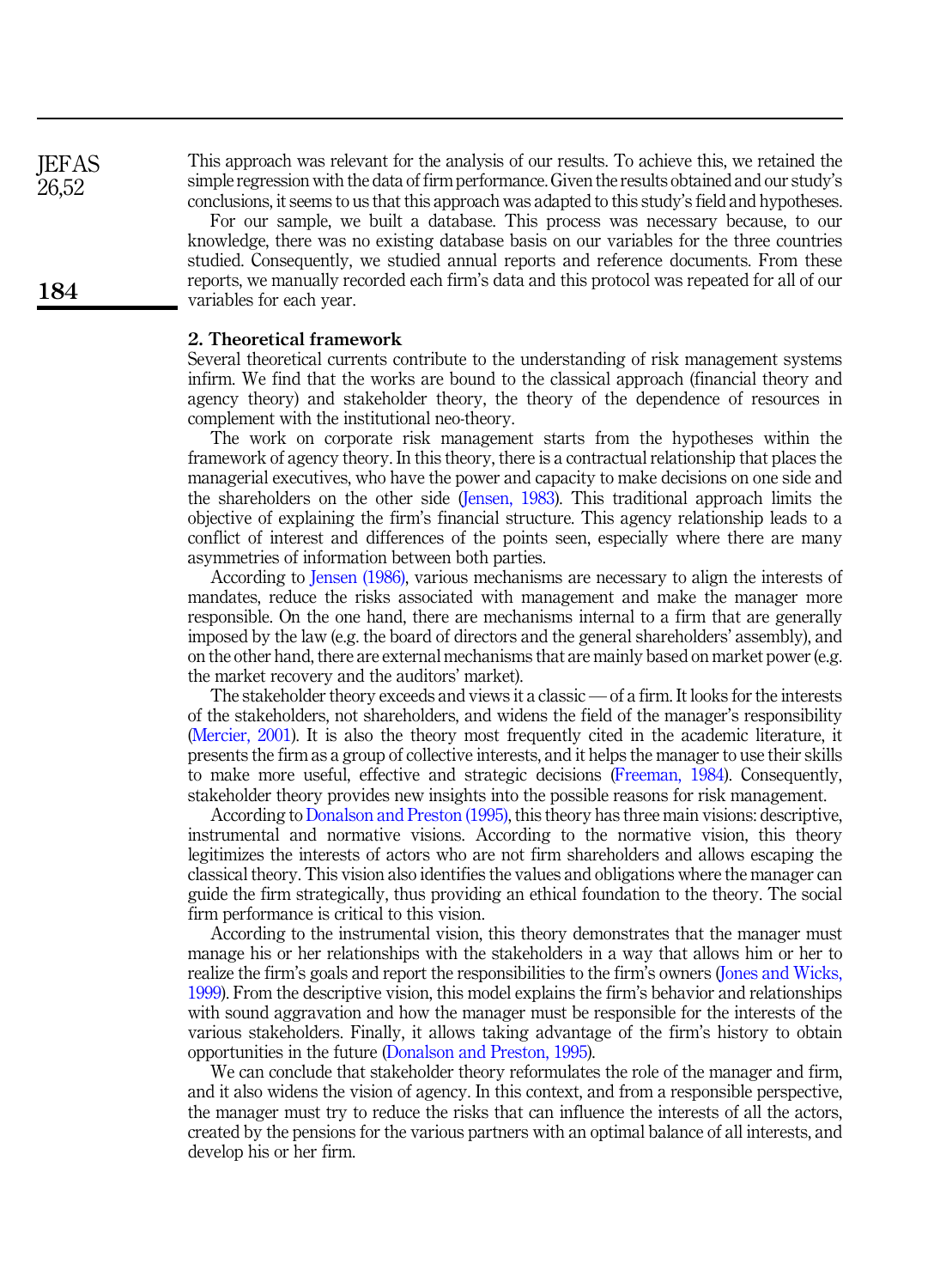Finally, the new institutional economic theory offers a different perspective on risk management. This theory provides the most understanding of certain behaviors in a firm. It demonstrates that the manager tries to engage in behavior that is legally acceptable and competitive. Firms try to acquire legitimacy, because it is culturally and socially required. According to [Suchman \(1995\)](#page-13-1), this legitimacy is a generalized perception that the actions of an entity are desirable, suitable and corresponding to a system of standards, values, faiths and definitions that are socially constructed.

At the level of managerial decisions, legitimacy is obtained by acceptable decisions. Managers try to legitimize their investment, financing or governance decisions like reducing or increasing the size of the board of directors. This attempt can be described as search legitimacy. Therefore, questioning legitimacy can have a positive influence, where it urges managers to emphasize the necessity of managing the social and environmental risks well, thereby encouraging the manager to engage in responsible reflection. A critical implication of this theory is that shareholders may be interested in attracting block ownership by reducing the risks in a firm.

### 3. Literature review

As a result of international financial crises, businesses are increasingly faced with a variety of risks, including financial, operational and regulatory risks [\(Krolikowski, 2016\)](#page-12-8). In this context, several research projects have been conducted to highlight the necessary mechanisms to implement to manage these risks ([Sperling and Webber, 2019](#page-13-2); [Rogers,](#page-13-3) [2002;](#page-13-3) [Haushalter, 2000](#page-12-9)). An effective risk management system is considered one of the key mechanisms to help firms to achieve their objectives, improve their financial reporting and safeguard their reputations.

[Triki and Dionne \(2004\)](#page-13-4) argued that corporate financial characteristics and internal governance mechanisms can play a role in risk management. The model suggests that increasing financial coverage does not always lead to greater debt capacity. Financial coverage is an increasing function to the financial distress costs of the business. The results obtained assert that financial distress costs, information asymmetry and the separation of the functions of the chief executive officer (CEO) and the chair of the board of directors are important determinants in the risk management process, while the composition of the board does not affect this process. The nature of a firm's risk-taking can significantly influence its performance. [Hoyt and Liebenberg \(2011\)](#page-12-10) used Tobin's Q as an indicator of value creation and found a positive relationship between value creation and the implementation of an effective risk management system. The effectiveness of the risk management and control systems implemented by firms plays an important role in their sustainability.

Similarly, [Gordon](#page-12-11) et al. (2009) studied the effects of risk management on firm performance and found that there is a positive relationship between the two variables. This study demonstrated the importance of five specific factors within firms: the uncertainty of the environment, the competition, the complexity and size of the firm and the supervisory board of directors.

With 711 observations from Australian financial firms over the period 2006–2008 (the period leading up to the global financial crisis), [Bich and Hutchinson \(2013\)](#page-11-0) provided evidence of the importance of risk and compensation management committees for improving firm performance. Their study showed that the composition of risk and remuneration committees is positively related to the firm. This is due to the independence of these members concerning management; they also show great experience and professionalism. Information asymmetry is reduced when an independent director is a member of both the risk and compensation committees, which moderates the negative relationship between risk and profitability. This result suggests that coordination and communication issues are mitigated when committee members are more accountable and engaged in the performance of their duties.

Risk management system and firm performance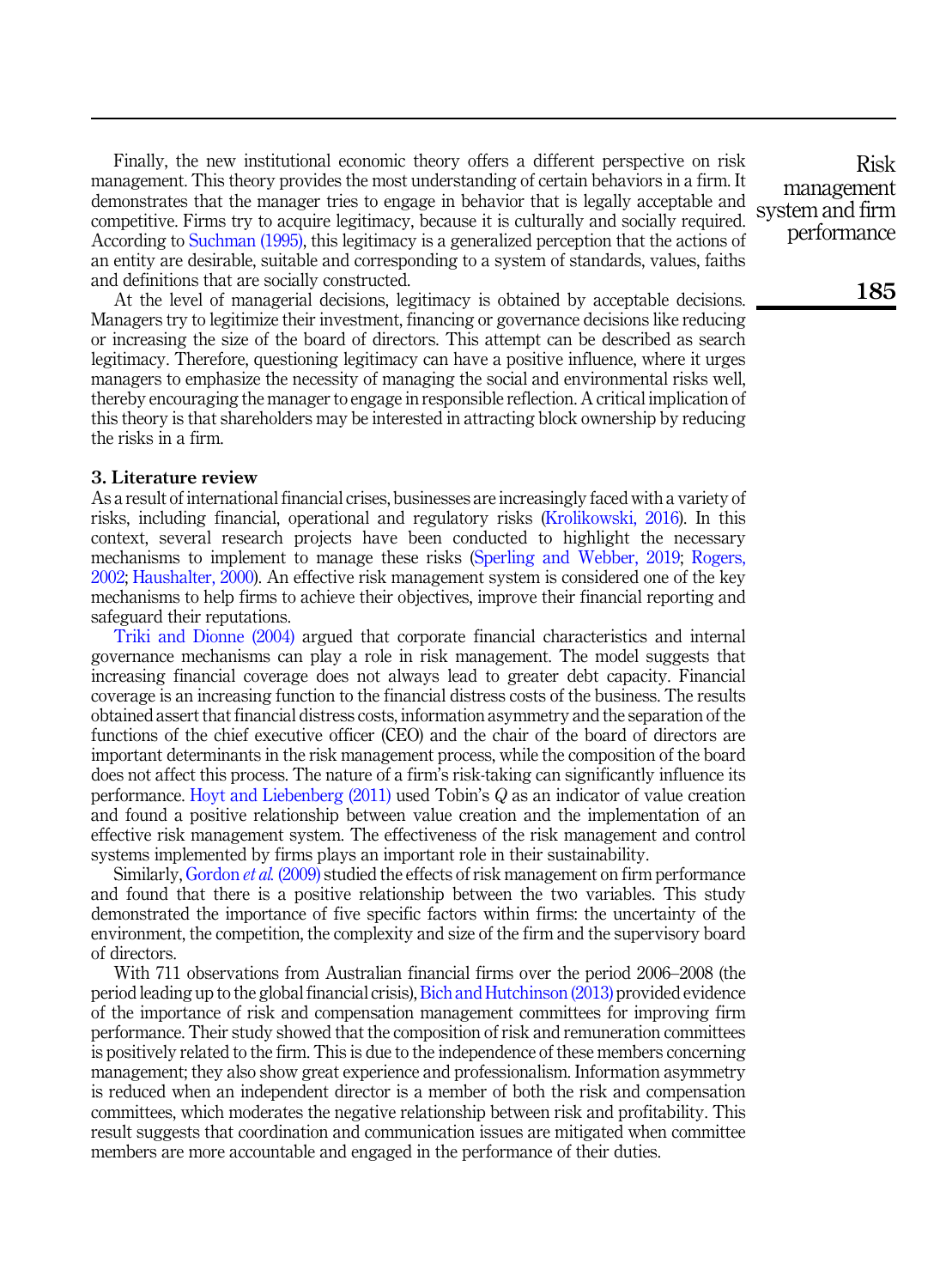Based on a sample of 39 countries, Kose *et al.* [\(2008\)](#page-12-12) examined the relationship between investor protection and the incentive for managers to take risks. In addition, they focused on how governance mechanisms influence investment risk management choices and their implications for growth. The results highlighted that risk-taking and the growth rate of firms are positively related to the quality of investor protection. According to these authors, negligence in investor protection may magnify risk. Leaders in countries with low levels of investor protection can enter risky but rewarding projects if they can serve their own interests. The authors also suggested that stakeholders, such as banks, unions and the Government, can limit risk-taking to protect their claims.

Traditionally, audit committees ensure the proper management of risks ([Korosec and](#page-12-13) [Horvat, 2005](#page-12-13)). In different countries, these committees sit at the level of the board of directors. This type of committee helps to provide the information needed by firms, to strengthen their internal control systems and to develop strategies that allow them to deal with risk.

Based on data from the annual reports of 300 major publicly traded Australian firms in 2005, [Subramaniam](#page-13-5) et al. (2009) examined how risk management committees are set up in firms. Specifically, they examined factors related to the establishment of risk management committees, such as the presence of independent directors, the combination of management functions, the size of the board of directors and the characteristics of firms.

The results indicated that risk management committees are more common in firms with large boards and independent directors. In addition, the results showed that firms are more likely to separate risk and audit committees. In this business model, firms are more likely to have large boards, lower levels of financial risk and lower levels of organizational complexity.

In addition, boards that established an independent committee that was focused solely on the risk management function demonstrated a commitment to improving the overall governance structures of their businesses ([Yatim, 2010](#page-13-6)).

Aebi *et al.* [\(2012\)](#page-11-1) used the data collected from 573 banks (available from the COMPUSTAT database, which is a comprehensive database of fundamental financial and market information on both active and inactive global companies, indices and industries, since 2006) to examine whether the risk management of corporate governance mechanisms was linked to better performance by the bank during the year. Their results showed that, in times of crisis, banks in which the director of risk management reported directly to the board of directors and not to the chief executive officer (CEO) (or other legal entities) experienced better performance in terms of equity and return on equity. On the other hand, the effect of the governance of the firm transpired to be negligible or even negatively linked to the banks' performance. To face the next financial crisis, banks should significantly improve the quality and profile of their risk management functions; for example, by integrating specialized risk committees.

In the same vein, [Mongiardino and Plath \(2010\)](#page-12-14) have shown that despite the increase in regulatory pressure induced by the credit crisis, risk management in large banks has not been sufficiently improved. According to these authors, even if these banks organize risk management committees, these committees rarely meet. Thus, the members of these committees are neither independent members nor competent in financial management. It specifies that the implementation of at least one risk management committee is necessary at the board level in the presence of most of independent members and that the director of this committee should be part of the board of directors of the bank. A firm can also manage risks and different social requirements by making available its reports under its environmental and social approach.

In examining the factors that lead to the success or failure of transparency programs in the USA, [Hess \(2008\)](#page-12-15) explained that social reporting is a key mechanism in the governance system to ensure the transparency of firm  $vis\text{-}a\text{-}vis$  its stakeholders. Several studies have focused on the causal links between the publication of social or environmental reports (as one of the factors to

186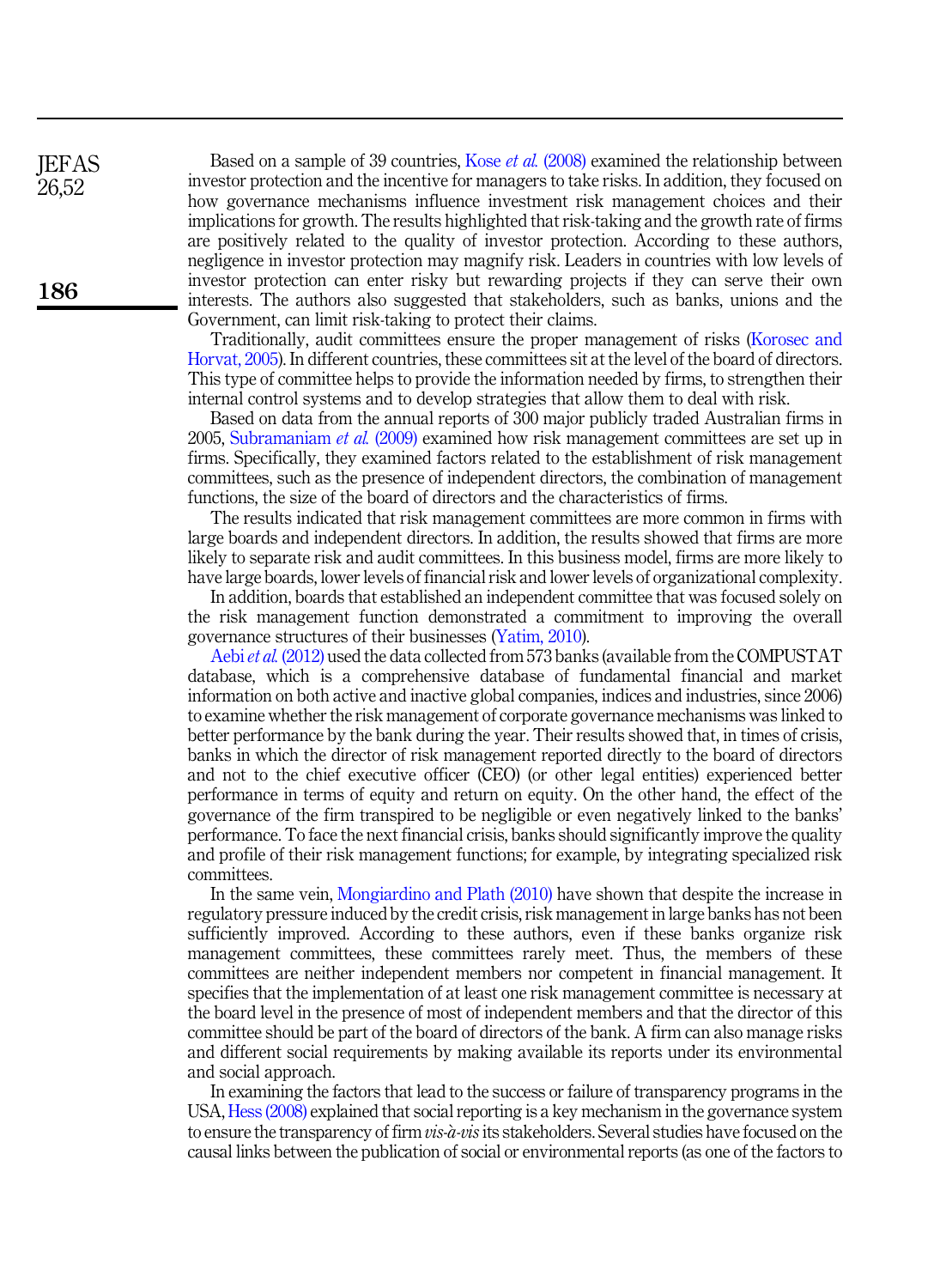face the risk) and firm performance. Most of these works have revealed a positive link between these two components ([Simpson and Kohers, 2002;](#page-13-7) [Nelling and Webb, 2009](#page-12-16)).

[Gray \(2006\)](#page-12-17) confirmed the importance of transparency and the relevance of social and environmental relationships as factors that contribute to the shareholder value of firms. The information disclosed through these reports helps to legitimize firms. The more that firms publish accurate and relevant information, the more that they promote a climate of trust among the various social and economic actors.

Using a sample of 629 publicly traded UK firms (the FTSE 350 Index) from 2005 to 2009, Qiu et al. [\(2016\)](#page-12-18) examined the link between the environmental and social information of firms regarding their financial and market profitability. The results indicate that there is no significant relationship between environmental information and profitability. In addition, while the literature has largely focused on the importance of disclosure of environmental information, Qiu et al. found that social information matters most to investors. They noted that firms that disclose accurate social information have higher stock values, which leads to growth in the cash flow rates of these firms. This observation can be considered as a case that is related to the British institutional context, given the historical importance of social issues raised in the economy. These results are also consistent with the results of a recent study that shows that global investors are now concerned about firm performance ([Marsat and](#page-12-19) [Williams, 2014\)](#page-12-19). This is consistent with the theories of corporate resources and voluntary disclosure, which reflect the critical role that information plays in the effectiveness of firms' competitive strategies.

At the European level, [Carnevale](#page-12-20) *et al.* (2012) used a sample of 130 European listed banks in 2008 to study the relationship between social relations and the stock market value of the bank. The results revealed a mixed relationship; indeed, in some countries, social relations positively influence the price of equities, while in other countries, there is a negative relationship between these variables. This disagreement in the results can be explained by the fact that some investors are unable to interpret the information contained in the social reports, or do not give importance to this information, doubting its relevance.

The proper functioning of the risk management systems implemented by firms plays an important role in ensuring firms' effective management. We consider that the existence of an efficient system in a firm can have a positive relationship with firm performance. Thus, we make the hypothesis as follows:

H1. The effectiveness of the risk management system can influence firm performance.

The existence of a risk management committee within-firm may have a positive relationship with the level of performance. The mere presence of a risk management committee demonstrates a firm's commitment to improving its governance structures ([Subramaniam](#page-13-5) et al.[, 2009;](#page-13-5) [Yatim, 2010](#page-13-6)). Therefore, we retain the hypothesis and each one is under a European context as follows:

 $H1a$ . The presence of a risk management committee has a positive influence on firm performance.

The level of corporate debt and the uncertainty of the environment may also be related to the firm's level of performance. Indeed, Kose et al. [\(2008\)](#page-12-12) examined the link between investor protection and the leader's incentive to take risks. The results showed that the more investors are protected, the more the leader takes risks. The hypothesis is then as follows:

H1b. A high level of debt and environmental uncertainty can affect firm performance.

Several works have studied the causal link between environmental labeling (the publication of a report on the social or environmental context) and firm performance. Thus, there is a positive relationship between the two components [\(Marsat and Williams, 2014](#page-12-19); [Carnevale](#page-12-20)

Risk management system and firm performance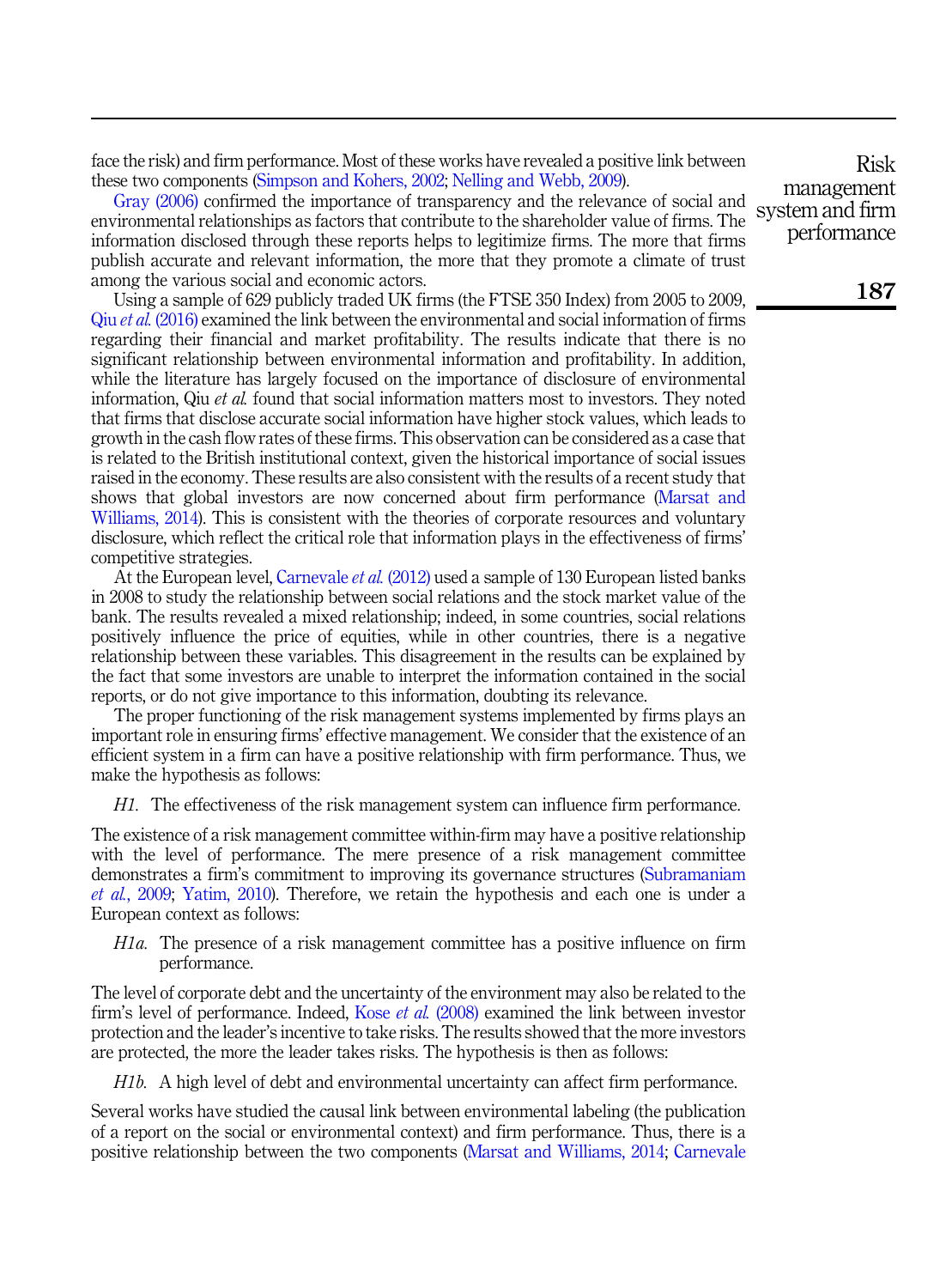et al.[, 2012;](#page-12-20) [Simpson and Kohers, 2002](#page-13-7); [Nelling and Webb, 2009](#page-12-16)). We support this idea and advance the following hypothesis:

H1c. The publication of a report on the social and environmental context positively influences firm performance.

#### 4. Methodology, data and variables

Determining the setting and period of a study is always an important step in conducting empirical research. To study the effectiveness of the risk management system in the European context, we have chosen France, Germany and the United Kingdom, which represent the first three European economic powers. The World Bank, in its ranking of February 2016, identified Germany as the first European power and the third in the world. Its power is built on its production and its ability to export its industrial goods. Germany's industry accounts for 40% of its total wealth, and this industrial success is supported by a network of small and medium-sized businesses. The stock market is also a means of financing for these firms. German banks' investment in these firms is also substantial. The French economy (the second European power) relies on various sectors as follows:

- (1) France is the leading agricultural power in Europe.
- (2) Its industry is modernizing rapidly to face the competition.
- (3) Its services sector is highly reactive worldwide (banks, insurance, etc.). In addition, Europe is a group of countries open to the world; its exports are important, and the presence of French firms is also considerable.

As for the UK, its banks are strong financial partners and its city is among the best stock exchanges in the world, just ahead of France.

Our study covers ten years: we analyze the annual reports of firms between the years 2005 and 2014. We chose this period for several reasons. First, this period has experienced several crises and financial scandals. Thus, we can mention the global financial crisis of 2007–2008 (subprime crisis) and the global economic crisis of late 2009 and early 2010 in Greece. Obviously, the pre-crisis (2005) and the post-crisis (2012) are the subject of particular attention to grasp the movements and consequences of changes in our sample of firms.

Second, there is an empirical and theoretical consensus on the choice to use the years before and after crises as temporal bounds [\(Soltani, 2014;](#page-13-8) [Gulsun and Royer, 2009\)](#page-12-21). Our sample for the three countries includes 320 listed firms, 120 French firms, 110 German firms and 100 British firms. The number of firms varied each year according to the inflows and outflows.

Finally, we reviewed 2,887 annual reports for the entire period of the study. For each country, we studied 1,075 (France), 871 (Germany) and 941 (United Kingdom) annual reports.

The websites of firms that made up our sample were crucial in order to collect the data. As a result, we have promoted the use of annual reports and reference documents. From these reports, we manually recorded each firm's data, and for each year, this protocol was repeated for all our variables: COMRISK firm has a risk management committee or not and RAPSO the existence or no report on the social or environmental context.

The annual report is a document addressed to all the partners of the firm, and in particular, the shareholders, to inform them of the firm's situation. Financial information, the balance sheet, the income statement must be submitted within 4 months after the end of the financial year and no later than 15 days before the general meeting of shareholders.

The reference document of a firm is drawn up by any firm whose securities are admitted to trading on a regulated market. This document contains information on the organization, its

188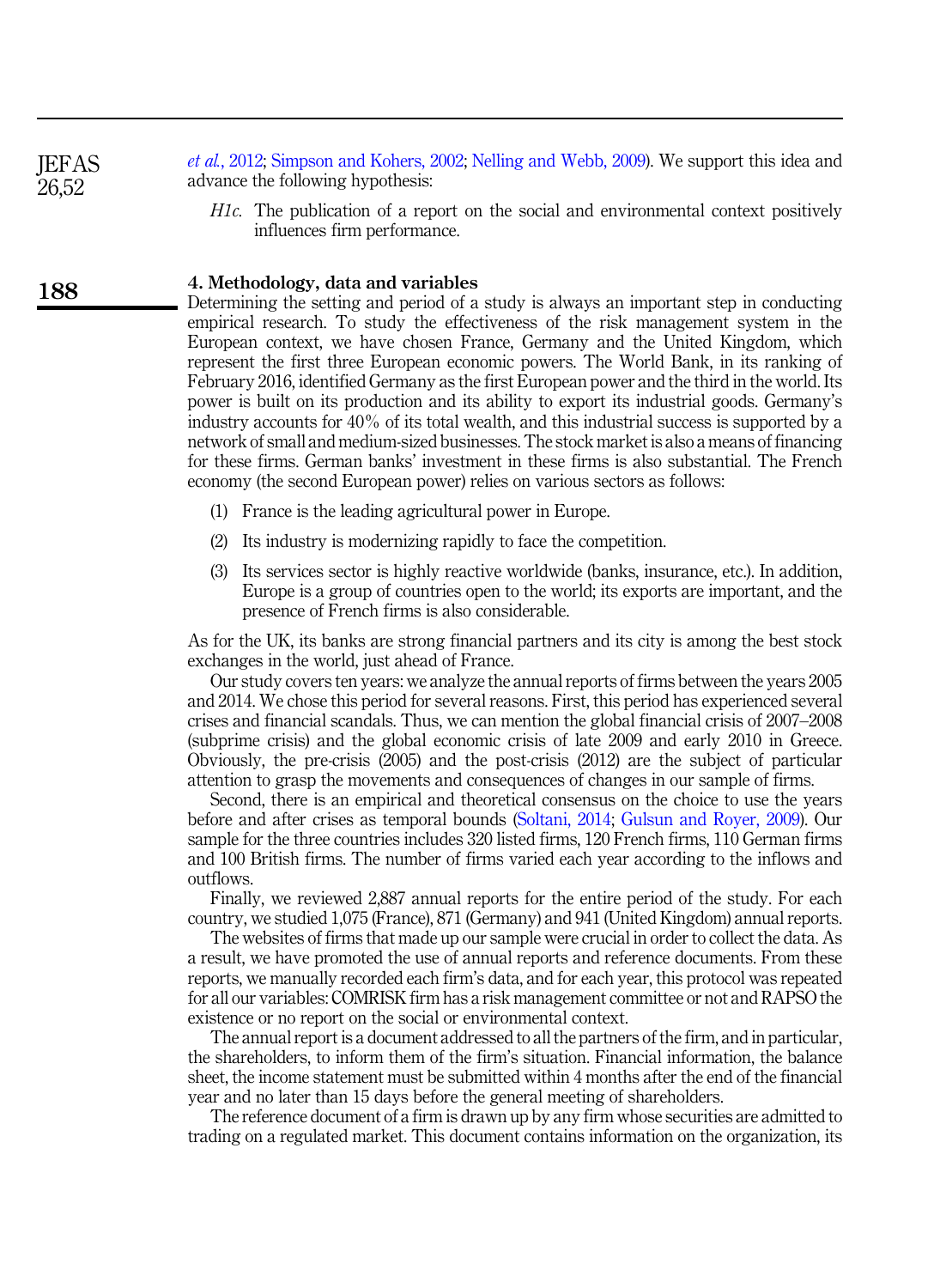activity, its financial situation and its results, and the legal, economic, financial and accounting environment for the entire exercise. It is also a means of communication to transmit a signal to the partners of a firm that may sometimes be a specific document. To complete our data collection concerning our variables, we used referential databases, such as Thomson One Banker, Datastream and Amadeus.

# Firm berformance

Several ratios based on financial and accounting data make it possible to calculate firm performance, the return on assets (ROA) ratio, the return on equity (ROE) ratio and return on investment (ROI). These indicators, which measure performance, have their limits and none of them makes it possible to directly apprehend the calculation of firm performance. These indicators remain limited. Therefore, other indicators, and in particular the indicators of the stock market performance, must be retained.

The indicators of the stock market firm performance depend mainly on the results of the firm on the stock market. The measurement of the stock market performance is, therefore, a remarkably interesting projection measure. Among these stock market measures, we find the ratio Q proposed by Tobin in 1969 which corresponds to the market value equal to the shareholders' equity added to the financial debts of the firm divided by the replacement cost of the assets. We retain the following three variables: return on assets (ROA), return on equity (ROE) and QTOBIN (Tobin's Q).

We define and name the variables related to the risk management system as follows:

COMRISK: a binary variable that equals 1 if the firm has a risk management committee and 0 otherwise;

DETENT: measured by Total Debt Ratio  $=$  Total Debt/Total Assets;

INCERENV: measured by the standard deviation of the sales growth rate over a specific period and

RAPSO: the existence (or not) of a report on the social or environmental context.

#### Control variables

In our research, we use control variables that can have an impact on firm performance, such as the size, complexity and business sector of the firm. We define the variables TAILENT, COMPLENT and SECTAC as follows:

TAILENT: the logarithm of the total assets of the firm;

COMPLETE: the number of subsidiaries of the firm and

SECTAC: takes the value 1 if the firm belongs to the financial sector, 0 otherwise.

Based on our different assumptions, as well as the different variables of the research, we can develop the model as follows:

Model:  $(Y_i = a0 + a1 X1 + c)$ , X1, represents the variables related to the enterprise risk management system

 $Yi = \alpha 0 + \alpha 1$  COMRISK +  $\alpha 2$  DETEENT +  $\alpha 3$  INCEENV +  $\alpha 4$  RAPSO +  $\alpha 5$  TAILENT

 $+\alpha$ 6 COMPLENT  $+\alpha$ 7SECTAC  $+\alpha$ 

With:

 $Y_i$  (ROA: return on assets, ROE: return on equity, Q TOBIN = market value of the firm/ value accounting for economic assets): COMRISK: a binary variable that equals 1 if the firm has a risk management committee and 0 otherwise: DETECT: total debt ratio  $=$  Total debt/

Risk management system and firm performance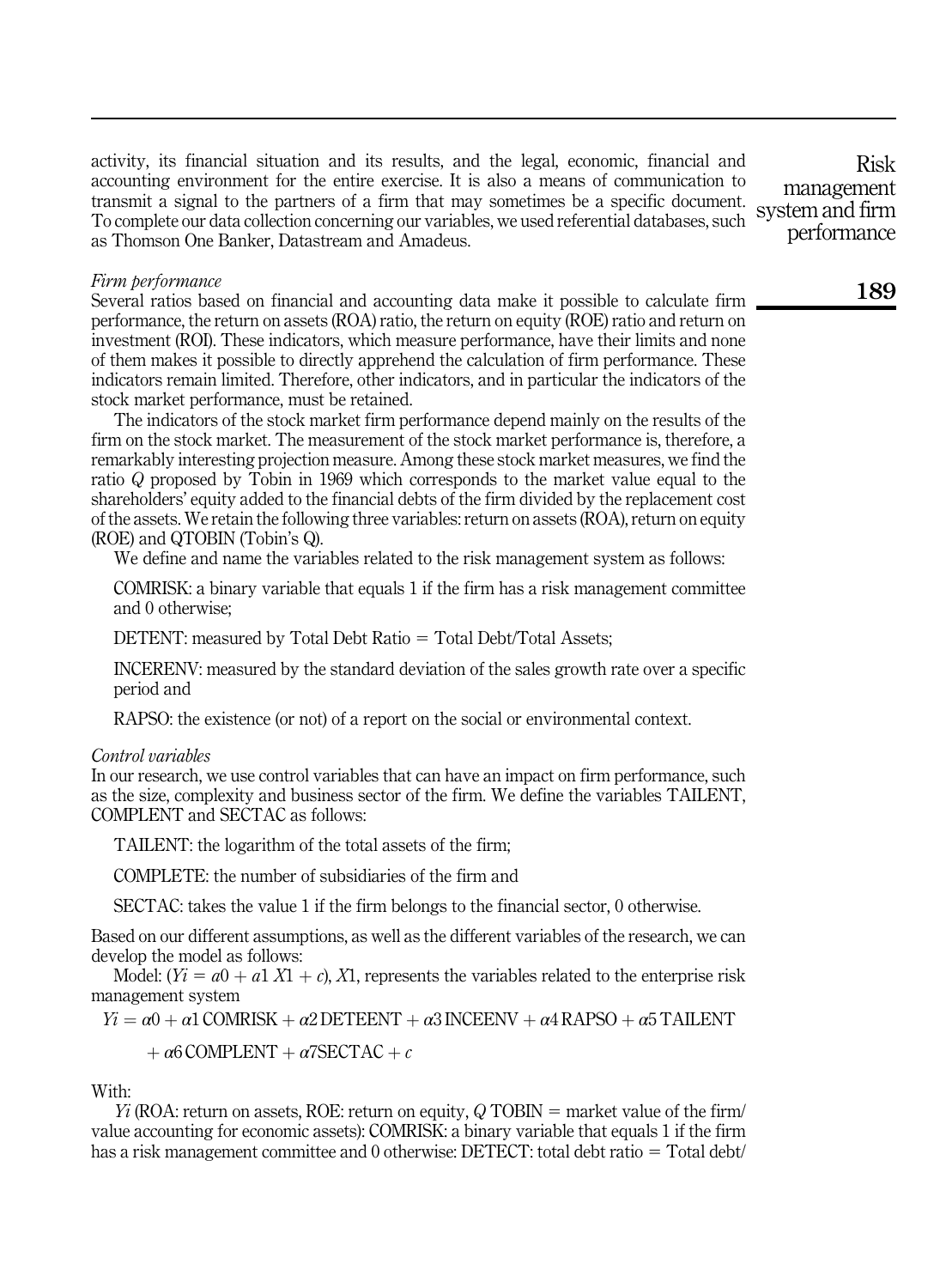Total assets: INCEENV: measured by the standard deviation of the sales growth rate over a specific period: RAPSO: equal to 1 if the firm has published a report on the social or environmental context, 0 otherwise: TAILENT: the logarithm of total assets: COMPLENT: number of subsidiaries of the firm (local and foreign) and SECTAC: equal to 1 if firm belongs to the financial sector, 0 otherwise.

#### 5. Results

Our results (see Table 1) show that the effectiveness of the risk management and control system implemented by a firm plays an important role because they ensure the effective management of the firm. Indeed, the presence of a risk management committee positively influences the level of firm performance. Our descriptive results confirm the important presence of risk management committees in France. In 2014, their presence was evaluated at 23%, whereas in 2005, their presence was only 5%; an average of 11% over the entire study period. This strong increase in the presence of risk management committees seems logical because the regulation insists on this presence. As this type of committee is specialized, it can effectively respond to the issues of risks and uncertainties in the environment.

The level of firm debts negatively influences firm performance. These results are logical, given the nature of this variable. However, the level of uncertainty in the firm environment has a positive influence on its performance. It should again be noted that the level of uncertainty is measured by the standard deviation of the growth rate of sales over the study period. [Gordon](#page-12-11) et al. (2009) proposed that the uncertainty factor (among other factors) had an effect on firm performance.

In addition, we found a negative relationship between organizational display by publishing reports on social or environmental contexts and firm performance. This result is similar to that of [Carnevale](#page-12-20) *et al.* (2012), who found that the influence of the publication of organizational reports is sometimes positive and sometimes negative. The interpretation of these documents is complicated and the information itself is sometimes irrelevant for future decisions.

In [Table 2,](#page-9-0) the results show that the risk management and control system is effective for the management of firms and their performance, and in particular, if there is a risk management committee. The justification is the same as in the French case, where the expertise of this committee is effective for firms.

|                 |                     | Y1 (ROA)  |         | Y2 (ROE)    | Y3 (QTOBIN)  |           |  |  |
|-----------------|---------------------|-----------|---------|-------------|--------------|-----------|--|--|
|                 | Coef.               | t-stat    | Coef.   | t-stat      | Coef.        | t-stat    |  |  |
| <b>COMRISK</b>  | 0.07                | 0.1       | 5.96    | 1.986**     | $2e-4$       | 2.3***    |  |  |
| <b>DETEENT</b>  | $-1.42$             | $-0.97**$ | 1.5     | 0.242       | $-1e-3$      | $-8.9***$ |  |  |
| <b>INCEENV</b>  | 2.83                | 39***     | 1.9     | $0.621**$   | $4e-4$       | 48***     |  |  |
| <b>RAPSO</b>    | $-0.7**$<br>$-0.38$ |           | $-2.98$ | $-1.287**$  | $-8e-5$      | $-1.3**$  |  |  |
| <b>TAILENT</b>  | $-1.14$             | $-3.9***$ | $-0.29$ | $-0.234$    | $-3e-4$      | $-8.5***$ |  |  |
| <b>COMPLENT</b> | $-0.0003$           | $-0.1$    | 0.03    | $2.761***$  | $-5e-7$      | $-1.7**$  |  |  |
| <b>SECTAC</b>   | $-0.56$             | $-0.6**$  | 2.15    | $0.604**$   | 4 e-6        | 0.04      |  |  |
| $R^2$           |                     | 0.52      |         | 0.46        | 0.72         |           |  |  |
| DF              |                     | 740       |         | 740         | 740          |           |  |  |
| F-stat          |                     | 4.2       |         | 1.62        | 22.79        |           |  |  |
| <i>b</i> -value | $1.6e - 7$          |           |         | 0.08        | $2.2 e - 16$ |           |  |  |
| M.E.            | $8.2 e - 17$        |           |         | $1.5e - 15$ | $8e - 20$    |           |  |  |
| <b>S.D.E</b>    |                     | 5.8       |         | 25.4        | 0.0007       |           |  |  |

Table 1. The effectiveness of risk management systems: the case of France

Note(s): M.E.: average model error, S.D.E.: standard deviation error and DF: degrees of freedom. \*\*\* significant  $p < 0.01$ ; \*\* significant  $0.01 < p < 0.05$ ; \* significant  $0.05 < p < 0.10$ Source(s): Own elaboration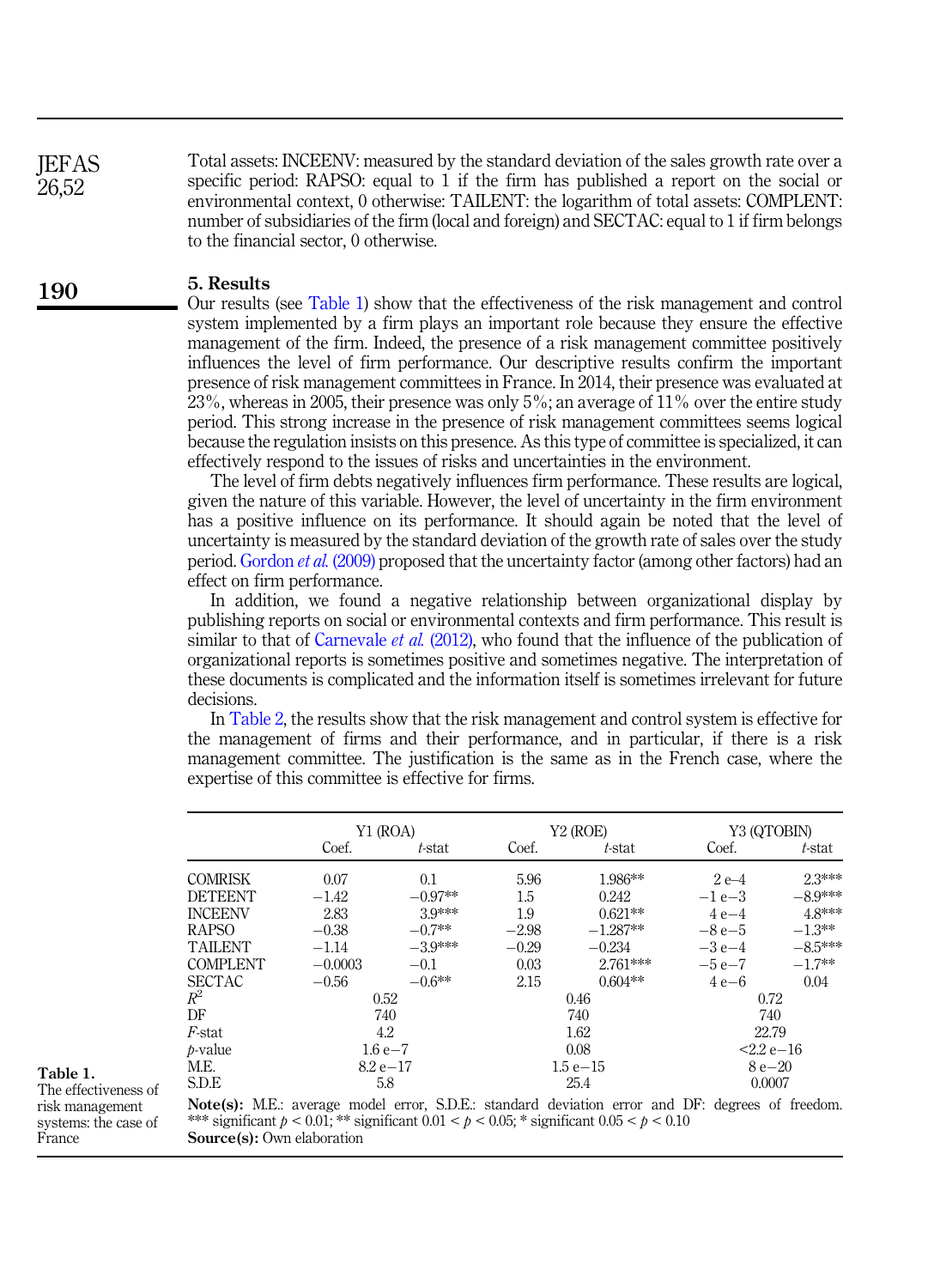<span id="page-9-0"></span>

|                                                                                                  | Y1 (ROA)                              |                                 |                          | Y <sub>2</sub> (ROE)                                                                                |                           | Y3 (QTOBIN)                 | <b>Risk</b>                                        |  |  |
|--------------------------------------------------------------------------------------------------|---------------------------------------|---------------------------------|--------------------------|-----------------------------------------------------------------------------------------------------|---------------------------|-----------------------------|----------------------------------------------------|--|--|
|                                                                                                  | Coef.                                 | t-stat                          | Coef.                    | t-stat                                                                                              | Coef.                     | t-stat                      | management                                         |  |  |
| <b>COMRISK</b><br><b>DETEENT</b><br><b>INCEENV</b>                                               | $-0.016$<br>$-0.11$<br>0.24           | $-0.44$<br>$-2.91***$<br>623*** | 0.009<br>$-0.13$<br>0.13 | 0.23<br>$-3.19***$<br>$32***$                                                                       | 0.063<br>$-0.024$<br>0.06 | 1.59**<br>0.38<br>$1.612**$ | system and firm<br>pertormance                     |  |  |
| <b>RAPSO</b><br><b>TAILENT</b>                                                                   | $-0.16$<br>$-0.08$                    | $-3.83***$<br>$-1.955**$        | $-0.06$<br>$-0.11$       | $-1.568**$<br>$-2.593***$                                                                           | $-0.09$<br>$-0.15$        | $-2.068***$<br>$-3.37***$   | 191                                                |  |  |
| <b>COMPLENT</b><br><b>SECTAC</b>                                                                 | 0.0046<br>0.005                       | 0.121<br>0.149                  | 0.04<br>0.007            | $1.099**$<br>0.168                                                                                  | 0.05<br>$-0.15$           | $1.24***$<br>$-0.39$        |                                                    |  |  |
| $R^2$<br>DF                                                                                      | 0.75<br>635<br>8.972<br>$5.04 e - 16$ |                                 | 0.33<br>635              |                                                                                                     | 0.45<br>635               |                             |                                                    |  |  |
| <i>F</i> -stat<br>$b-value$                                                                      |                                       |                                 | 2.899<br>0.0006          |                                                                                                     |                           | 3.8<br>$8.5 e - 6$          |                                                    |  |  |
| M.E.<br>S.D.E                                                                                    |                                       | $1.5e-17$<br>0.924              |                          | $-2.32e-17$<br>0.97                                                                                 |                           | $-2.37$ e $-17$<br>0.965    | Table 2.<br>The effectiveness of                   |  |  |
| ***significant $p < 0.01$ ; **significant $0.01 < p < 0.05$<br><b>Source(s):</b> Own elaboration |                                       |                                 |                          | <b>Note(s):</b> M.E.: average model error, S.D.E.: standard deviation error, DF: degrees of freedom |                           |                             | risk management<br>systems: the case of<br>Germany |  |  |

The level of firm debts negatively influences its performance. However, the level of uncertainty in the firm environment has a positive influence on its performance and value creation. [Soyka and Bateman \(2012\)](#page-13-9) indicated that investors and businesses are more interested in sustainability issues and strategies to cope with uncertainty, potentially affecting performance.

As in the French case, our results show a negative relationship between organizational display by the publication of reports on the social or environmental contexts and firm performance.

Our results ([Table 3\)](#page-10-0) demonstrate that the establishment of an effective system of risk management and control by a firm has a positive influence on its management and performance. This confirms Roger'[s \(2002\)](#page-13-3) finding that the risk management system chosen by the firm is a key element in its economic and social success.

The level of debt, uncertainty and the publication of annual reports follow the same trend in the three countries in our sample. For the UK, the analysis of the publications of the reports reveals the absence of a significant relationship with firm performance, especially with regard to environmental information (Qiu et  $a\bar{d}$ [, 2016\)](#page-12-18). Yet the theory of resources and voluntary disclosure of information argues that relevant information is a factor in order for firms to achieve a competitive advantage.

Regarding the risk management system, the movement is general in all three countries ([Table 4\)](#page-10-0). The function of surveillance is reinforced. In particular, the internal control system is accentuated. The period of our study highlights a significant strengthening in the role of the risk management committees. The prospect of establishing a risk management control team is also shared by all three countries in the sample.

In general terms, a firm's level of debt has a negative effect on its performance, while the level of uncertainty in the firm's environment has a positive influence on this performance within the three countries in question. Managerial innovation is the result of a firm's economic and social environment. Business leaders generally conceptualize innovation as a strategic element with which firms can counter uncertainty. This uncertainty can be internal or external. From our sample of countries, it appears that the analysis of information must be relevant and effective to best respond to the uncertainty of the economic and social environment of the firm. Moreover, the realistic and successful analysis of the environment is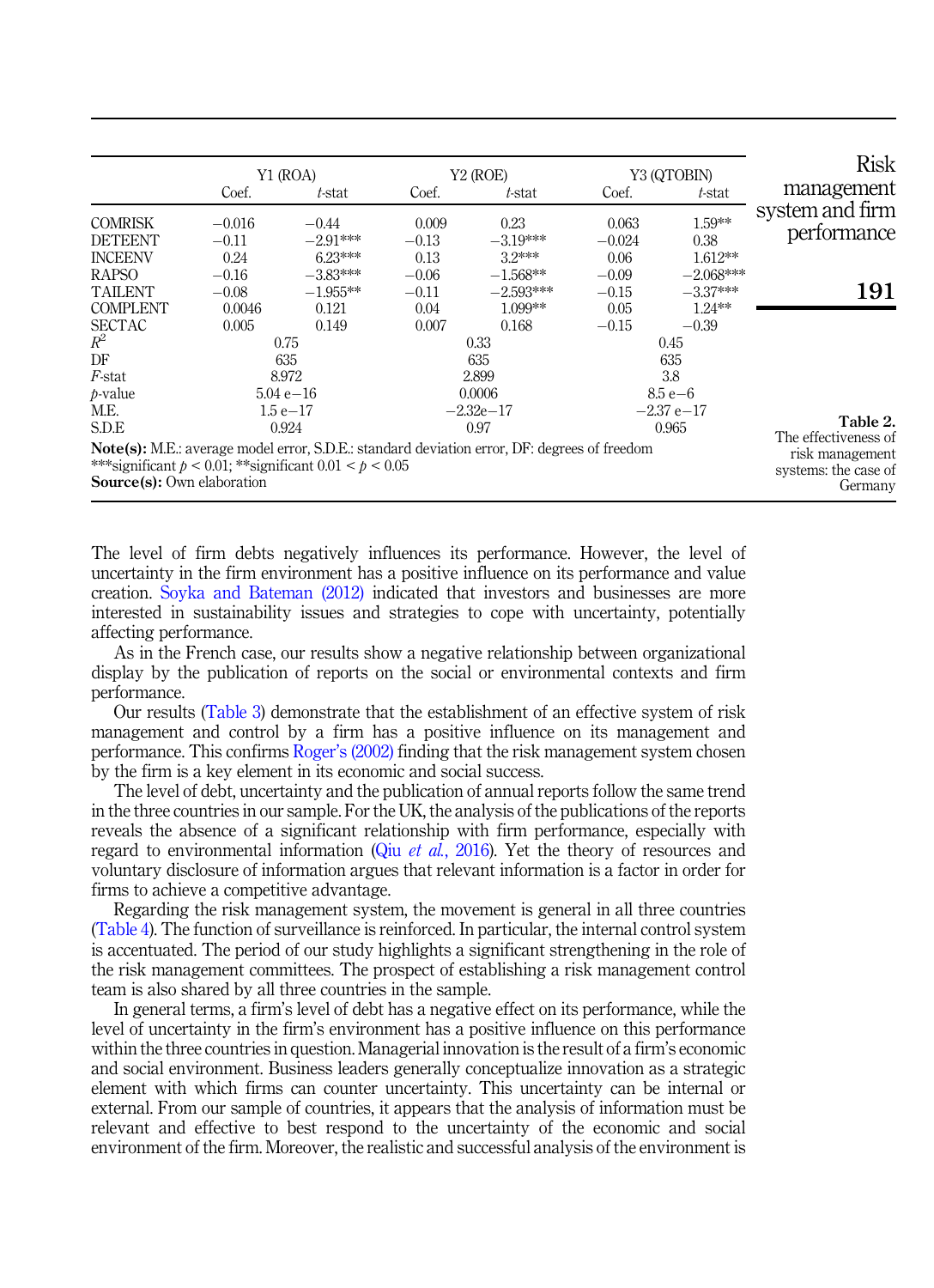<span id="page-10-0"></span>

| <b>JEFAS</b>                     |                 |                | Y1 (ROA)   |                             | Y <sub>2</sub> (ROE) | Y3 (QTOBIN) |            |  |
|----------------------------------|-----------------|----------------|------------|-----------------------------|----------------------|-------------|------------|--|
| 26,52                            |                 | Coef.          | t-stat     | Coef.                       | $t$ -stat            | Coef.       | t-stat     |  |
|                                  | <b>COMRISK</b>  | 0.019          | $0.51*$    | $-0.01$                     | $-0.331$             | 0.1         | 2.93***    |  |
|                                  | <b>DETEENT</b>  | $-0.03$        | $-0.85**$  | $-0.16$                     | $-4.182***$          | $-0.04$     | $-1.09**$  |  |
|                                  | <b>INCEENV</b>  | 0.06           | 1.78**     | $-0.003$                    | $-0.07$              | 0.01        | 0.27       |  |
|                                  | <b>RAPSO</b>    | $-0.04$        | $-1.07**$  | $-0.03$                     | $-0.6**$             | $-0.025$    | $-0.63**$  |  |
| 192                              | <b>TAILENT</b>  | $-0.35$        | $-9.52***$ | $-0.007$                    | $-1.754***$          | $-0.08$     | $-2.13***$ |  |
|                                  | <b>COMPLENT</b> | $-0.0004$      | $-0.012$   | 0.001                       | 0.034                | 0.033       | $0.63***$  |  |
|                                  | <b>SECTAC</b>   | 0.009          | 0.25       | $-0.03$                     | $-0.904**$           | $-0.025$    | $-0.68**$  |  |
|                                  | $R^2$           | 0.82           |            |                             | 0.32                 | 0.42        |            |  |
|                                  | DF              | 699            |            |                             | 699                  | 699         |            |  |
|                                  | F-stat          |                | 9.447      |                             | 2.075                | 2.63        |            |  |
|                                  | $b-value$       | $22e-16$       |            |                             | 0.02                 | 0.0019      |            |  |
|                                  | M.E.            | $2.76e - 17$   |            |                             | $-5.16e-18$          | $-1.9e-17$  |            |  |
| Table 3.<br>The effectiveness of | <b>SDE</b>      |                | 0.927      |                             | 0.982                | 0.987       |            |  |
|                                  | <b>BI</b> BET   | $\blacksquare$ |            | $0.05.02 \pm 1.1.1 \pm 1.1$ | $\mathbf{m}$         |             |            |  |

risk management systems: the case of the United Kingdom

Note(s): M.E.: average model error, S.D.E.: standard deviation error, DF: degrees of freedom \*\*\*significant  $p < 0.01$ ; \*\*significant  $0.01 < p < 0.05$ ; \*significant  $0.05 < p < 0.10$ Source(s): Own elaboration

|                             |                                                                                                                          |                                                                                                                                                                                                                                                       | France                                                    |                                                                     |                                                                | Germany                                                |                                                                |                                                               | United Kingdom                                         |                                                                             |                                                                |  |
|-----------------------------|--------------------------------------------------------------------------------------------------------------------------|-------------------------------------------------------------------------------------------------------------------------------------------------------------------------------------------------------------------------------------------------------|-----------------------------------------------------------|---------------------------------------------------------------------|----------------------------------------------------------------|--------------------------------------------------------|----------------------------------------------------------------|---------------------------------------------------------------|--------------------------------------------------------|-----------------------------------------------------------------------------|----------------------------------------------------------------|--|
|                             |                                                                                                                          | Expected signs                                                                                                                                                                                                                                        | Y1                                                        | Y2                                                                  | Y3                                                             | Υ1                                                     | Y2                                                             | Y3                                                            | Y1                                                     | Y2                                                                          | Y3                                                             |  |
|                             | <b>COMRISK</b><br><b>DETEENT</b><br><b>INCEENV</b><br><b>RAPSO</b><br><b>TAILENT</b><br><b>COMPLENT</b><br><b>SECTAC</b> | $^{(+)}$<br>(?)<br>(?)<br>$^{(+)}$<br>$\overline{\phantom{a}}$<br>$-$<br>$-$                                                                                                                                                                          | NS.<br>—**<br>$+***$<br>$-***$<br>$-***$<br>NS.<br>$-***$ | $+^{**}$<br><b>NS</b><br>$+^{**}$<br>_**<br>NS.<br>$+***$<br>$+***$ | $+***$<br>$-***$<br>$+***$<br>$-***$<br>$-***$<br>$+***$<br>NS | NS<br>$-***$<br>$+***$<br>$-***$<br>$-***$<br>NS<br>NS | NS<br>$-***$<br>$+***$<br>_**<br>$-***$<br>$+***$<br><b>NS</b> | $+^{**}$<br>NS.<br>$+***$<br>$-***$<br>$-***$<br>$+***$<br>NS | $+^*$<br>$-***$<br>$+***$<br>_**<br>$-***$<br>NS<br>NS | <b>NS</b><br>$-***$<br><b>NS</b><br>$-***$<br>$-***$<br><b>NS</b><br>$-***$ | $+***$<br>—**<br>NS.<br>$-***$<br>$-***$<br>$+^{**}$<br>$-***$ |  |
| Table 4.<br>Results summary | and Y3: (TOBIN Q)                                                                                                        | $Note(s):(+) positive relationship and (-) negative relationship and (NS) not significant. Y1: (ROA), Y2: (ROE)$<br>***significant $p < 0.01$ ; **significant $0.01 < p < 0.05$ ; *significant $0.05 < p < 0.10$<br><b>Source(s):</b> Own elaboration |                                                           |                                                                     |                                                                |                                                        |                                                                |                                                               |                                                        |                                                                             |                                                                |  |

strategic for the firm as a prerequisite for its decisions (Bruce *et al.*[, 2007;](#page-11-2) [Priem and](#page-12-22) [Cycyota, 2001](#page-12-22)).

Regarding the control variables of our research, our results demonstrate that the size and complexity of a firm are important determinants of the effectiveness of its risk management systems. However, we did not find a precise or significant relationship between the fact that firms belong to the financial sector and their performance. In this context, the results remain ambiguous.

# 6. Discussion

This study has some limitations that can form leads for future research. One of these limitations is the sample size. We have represented the European context by three countries that certainly constitute great European powers but have regulations different from other countries. Therefore, further research can extend the sample by analyzing other European countries, which would provide a broader view of the European context. It could also be possible to compare two countries in two different continents, like France and the USA, while maintaining the same variables.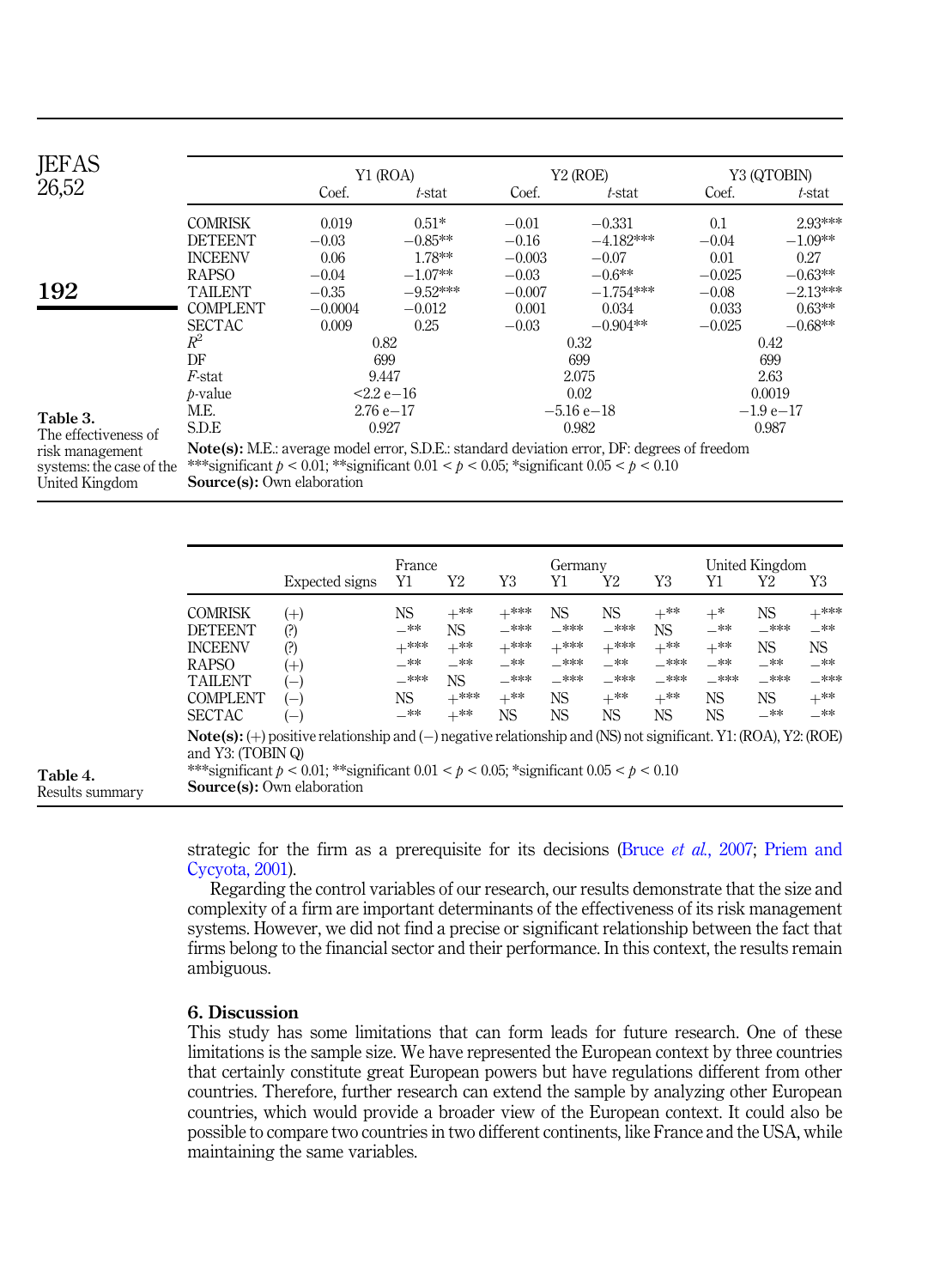Firm size is also a possible research element. Indeed, the risk management system varies between large, small and medium-sized enterprises, so it is important to study each type of firm well.

Another research topic can be to analyze the effectiveness of the risk management system in the European context, but on variables besides firm performance. In particular, the variables related to the social environment and the firm's general strategy can be explored.

From a methodological point of view, the collection of information through annual reports could be a limitation, because it relies on the seriousness of the boards at a specific time. Thus, the seriousness of this follow-up is not assured since it is related, in our case, seriously to the members of the board of directors.

# 7. Conclusions

The objective of this research was to analyze risk management systems, particularly in the European context. We selected France, Germany and the United Kingdom for this purpose, as they represent the first three European economic powers. We studied these countries simultaneously, following the approach of empirical studies that have analyzed several countries in a combined way. As a result, the large firms selected in our sample, according to the Dutch indices of each country (SBF 120 in France, HDAX 110 in Germany and FTSE 100 in the UK), were fairly representative of the European market. Our sample for the 3 countries included 320 listed firms. The number of firms varied each year according to the inflows and outflows. Finally, we reviewed 2,887 annual reports for the entire period of the study (2005–2014).

The results suggest that the establishment of an effective system of risk management and control by a firm has a positive influence on its management and performance. In general terms, a firm's level of debt has a negative effect on its performance, while the level of uncertainty in the firm's environment has a positive influence on this performance in the three selected countries. Our results are interesting because they allow us to shed light on the subject of our study. They provide details about certain relationships and identify which ones are negative and which are positive. Ultimately, our results are indispensable for multiple actors, both internal and external to firms. Beyond the theoretical contributions, managerial contributions are indispensable in the short term. In particular, the data obtained will enable firms to establish more efficient organizational frameworks. We emphasize the importance of risk management committees because they positively influence performance.

Based on the recommendations already proposed by several European and international regulatory bodies, as mentioned in our regulatory frameworks, such as the Organization for Economic Co-operation and Development (OECD) and the European, we propose that the risk management system must be efficient: risks in firms must be analyzed by taking into account their origins and their consequences, the risks must be subject to anticipation and prevention by risk management committees and finally, the risks must be prioritized in order to minimize their effect.

#### References

- <span id="page-11-1"></span>Aebi, V., Sabato, G. and Schmid, M. (2012), "Risk management, corporate governance, and bank performance in the financial crisis", *Journal of Banking and Finance*, Vol. 36 No. 12, pp. 3213-3226.
- <span id="page-11-0"></span>Bich, T.N. and Hutchinson, M. (2013), "Corporate governance and risk management: the role of risk management and compensation committees", Journal of Contemporary Accounting and Economics, Vol. 9 No. 1, pp. 83-99.
- <span id="page-11-2"></span>Bruce, A.W., Richard, L.P. and Vinay, K.G. (2007), "Incertitudes environnementales et performance de l'entreprise", in Bournois, F., Duval-Hamel, J. and Roussillon, S. (Eds), Comités exécutifs: Voyage au coeur de la dirigeance, Editions Eyrolles, p. 862.

Risk management system and firm performance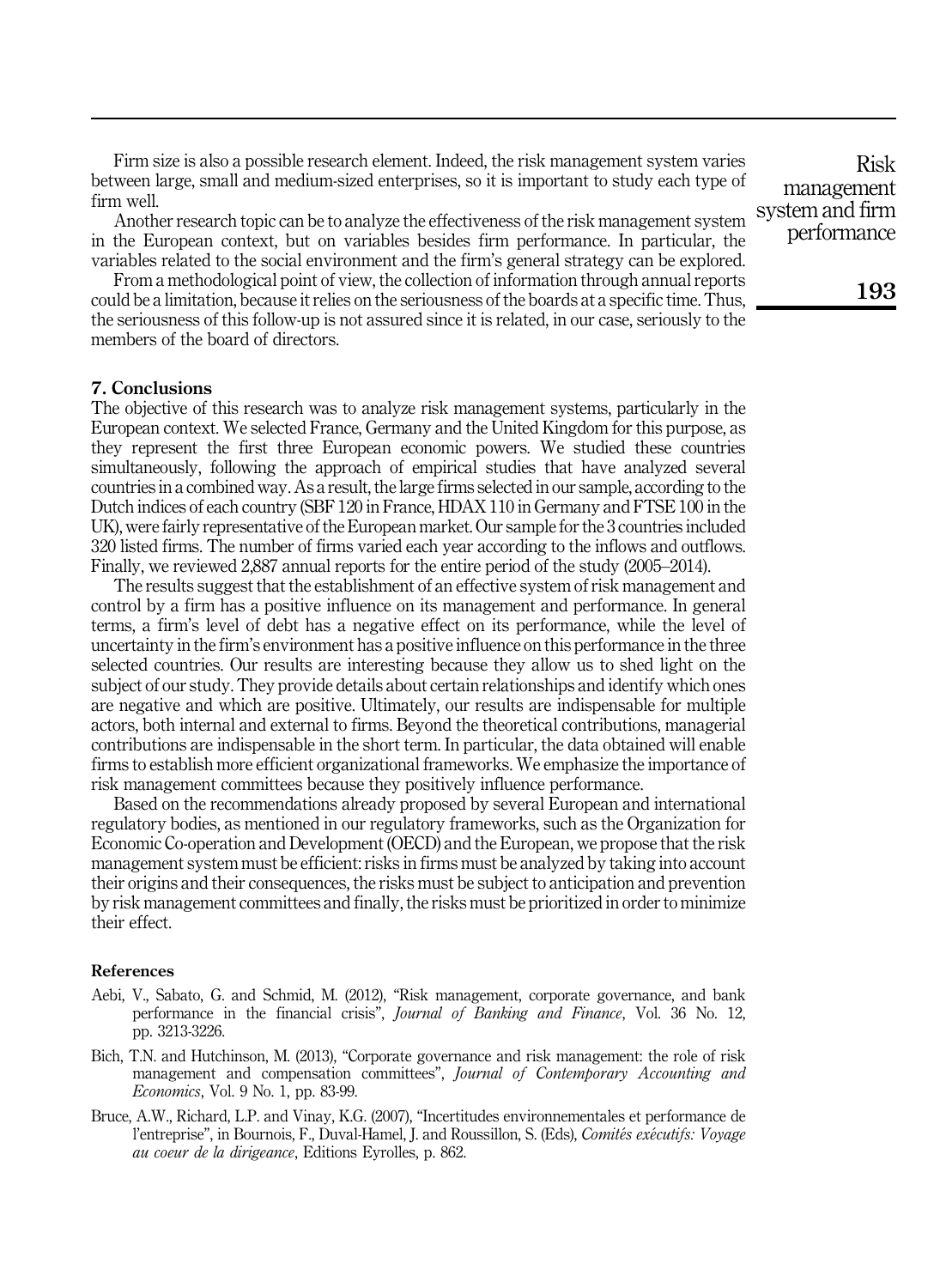<span id="page-12-22"></span><span id="page-12-21"></span><span id="page-12-20"></span><span id="page-12-19"></span><span id="page-12-18"></span><span id="page-12-17"></span><span id="page-12-16"></span><span id="page-12-15"></span><span id="page-12-14"></span><span id="page-12-13"></span><span id="page-12-12"></span><span id="page-12-11"></span><span id="page-12-10"></span><span id="page-12-9"></span><span id="page-12-8"></span><span id="page-12-7"></span><span id="page-12-6"></span><span id="page-12-5"></span><span id="page-12-4"></span><span id="page-12-3"></span><span id="page-12-2"></span><span id="page-12-1"></span><span id="page-12-0"></span>

| JEFAS<br>26,52 | Carnevale, C., Mazzuca, M. and Venturini, S. (2012), "Corporate social reporting in European banks:<br>the effects on a firm's market value", Corporate Social Responsibility and Environmental<br>Management, Vol. 19 No. 3, pp. 159-177.                                                    |
|----------------|-----------------------------------------------------------------------------------------------------------------------------------------------------------------------------------------------------------------------------------------------------------------------------------------------|
|                | Donaldson, T. and Preston, E. (1995), "The stakeholder theory of the corporation: concepts, evidence<br>and implications", <i>Academy of Management Review</i> , Vol. 20 No. 1, pp. 65-91.                                                                                                    |
|                | Freeman, R.E. (1984), Strategic Management: A Stakeholder Approach, Pitman, Boston.                                                                                                                                                                                                           |
| 194            | Gordon, L.A., Loeb, M.P. and Tseng, C.Y. (2009), "Enterprise risk management and firm performance:<br>a contingency perspective", <i>Journal of Accounting and Public Policy</i> , Vol. 28 No. 4, pp. 301-327.                                                                                |
|                | Gray, R. (2006), "Social, environmental and sustainability reporting and organisational value creation?",<br>Accounting, Auditing and Accountability Journal, Vol. 19 No. 6, pp. 793-819.                                                                                                     |
|                | Gulsun, A. and Royer, I. (2009), "Renforcement de la résilience par un apprentissage post-crise: une<br>étude longitudinale sur deux périodes de turbulence", <i>Management</i> , Vol. 12 No. 4, pp. 266-293.                                                                                 |
|                | Haushalter, D. (2000), "Financing policy, basis risk, and corporate hedging: evidence from oil and gas<br>producers", <i>The Journal of Finance</i> , Vol. 55 No. 1, pp. 107-152.                                                                                                             |
|                | Hess, D. (2008), "The three pillars of corporate social reporting as new governance regulation:<br>disclosure, dialogue, and development", Business Ethics Quarterly, Vol. 18 No. 4, pp. 447-482.                                                                                             |
|                | Hoyt, R.E. and Liebenberg, A.P. (2011), "The value of enterprise risk management", <i>Journal of Risk</i><br>and Insurance, Vol. 78 No. 4, pp. 795-822.                                                                                                                                       |
|                | Jensen, M.C. (1983), "Organization theory and methodology", Accounting Review, Vol. 58 No. 2,<br>pp. 319-339.                                                                                                                                                                                 |
|                | Jensen, M.C. (1986), "Agency costs of free cash-flow, corporate finance, and takeovers", American<br><i>Economic Review, Vol. 76 No. 2, pp. 323-329.</i>                                                                                                                                      |
|                | Jones, T.M. and Wicks, A.C. (1999), "Convergent stakeholder theory", Academy of Management<br>Review, Vol. 24 No. 2, pp. 206-221.                                                                                                                                                             |
|                | Korosec, B. and Horvat, R. (2005), "Risk reporting in corporate annual reports", <i>Economic and</i><br>Business Review for Central and South-Eastern Europe, Vol. 7 No. 3, p. 217.                                                                                                           |
|                | Kose, J., Lubomir, L. and Bernard, Y. (2008), "Corporate governance and managerial risk taking", The<br>Journal of Finance, Vol. 63 No. 4, pp. 1679-1728.                                                                                                                                     |
|                | Krolikowski, M.W. (2016), "Incentive pay and acquirer returns-The impact of Sarbanes Oxley", The<br>Quarterly Review of Economics and Finance, Vol. 59, Issue C, pp. 99-111.                                                                                                                  |
|                | Marsat, S. and Williams, B. (2014), "Does the market value social pillar?", available at: http://ssrn.com/<br>$abstruct = 2419387$ .                                                                                                                                                          |
|                | Mayer, N., Aubert, J., Grandry, E., Feltus, C., Goettelmann, E. and Wieringa, R. (2019), "An integrated<br>conceptual model for information system security risk management supported by enterprise<br>architecture management", Software and Systems Modeling, Vol. 18 No. 3, pp. 2285-2312. |
|                | Mercier, S. (2001), "L'apport de la théorie des parties prenantes au management stratégique: une<br>synthèse de la littérature", Actes de la Xième conférence de l'Association Internationale de<br>Management Stratégique, Québec, 13-15 June 7, Université Laval.                           |
|                | Mongiardino, A. and Plath, C. (2010), "Risk governance at large banks: have any lessons been learned?",<br><i>Journal of Risk Management in Financial Institutions, Vol. 3 No. 2, pp. 116-123.</i>                                                                                            |
|                | Nelling, E. and Webb, E. (2009), "Corporate social responsibility and financial performance: the 'virtuous<br>circle' revisited", <i>Review of Quantitative Finance and Accounting</i> , Vol. 32 No. 2, pp. 197-209.                                                                          |
|                | OCDE (2010), "Risk and regulatory policy: improving the governance of risk", in OECD Reviews of<br>Regulatory Reform, Editions OCDE, doi: 10.1787/9789264082939-en.                                                                                                                           |
|                | Priem, R.L. and Cycyota, C.S. (2001), "On strategic judgment", in Hitt, M., Freeman, E. and Harrison, J.<br>(Eds), Handbook of Strategic Management, Blackwell.                                                                                                                               |
|                | Qiu, Y., Shaukat, A. and Tharyan, R. (2016), "Environmental and social disclosures: link with<br>corporate financial performance", The British Accounting Review, Vol. 48 No. 1, pp. 102-116.                                                                                                 |
|                |                                                                                                                                                                                                                                                                                               |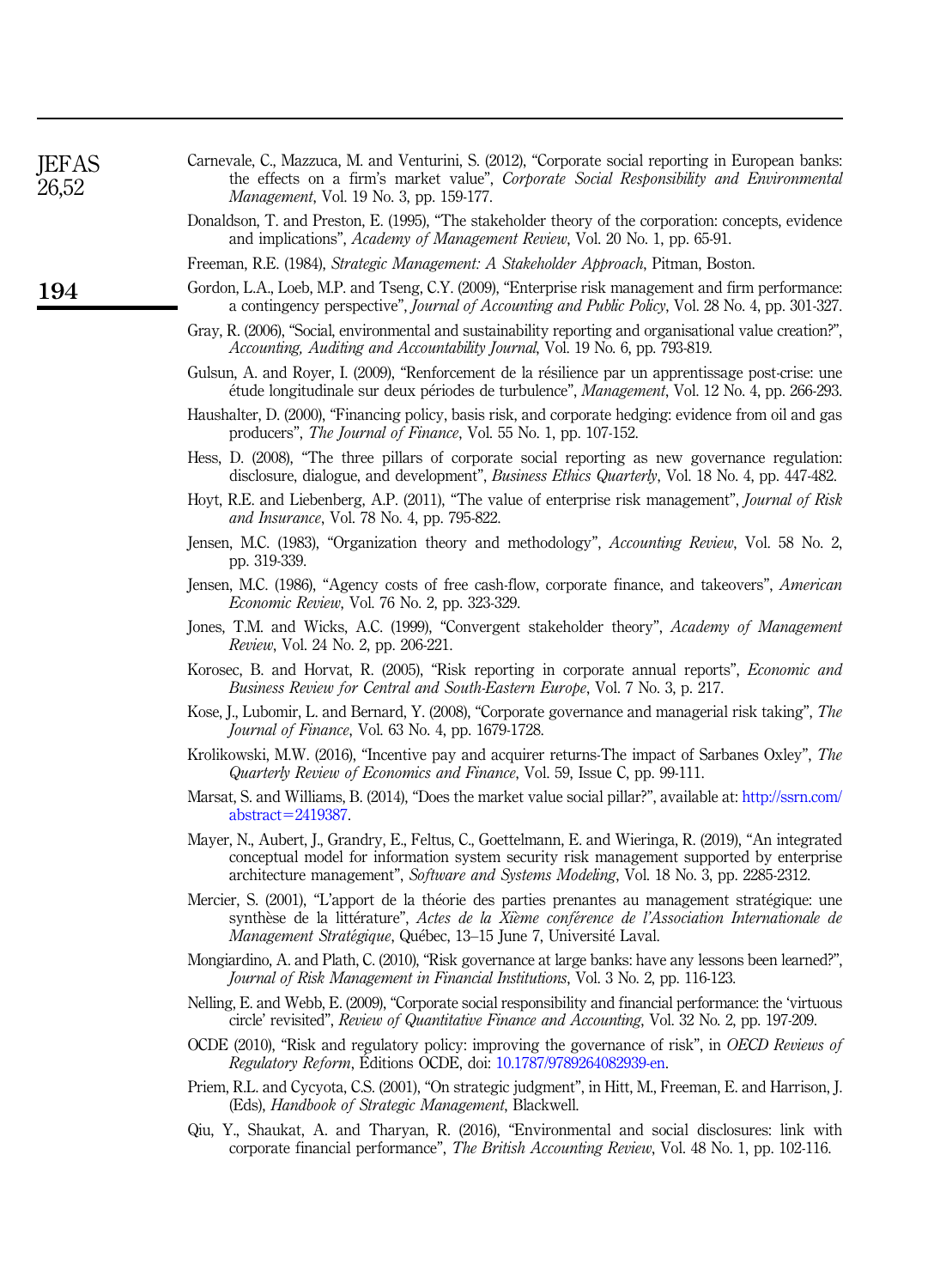<span id="page-13-3"></span>Rogers, D. (2002), "Does executive portfolio structure affect risk management? CEO risk-taking incentives and corporate derivatives usage", Journal of Banking and Finance, Vol. 26 Nos 2-3, pp. 271-295.

- <span id="page-13-7"></span>Simpson, W.G. and Kohers, T. (2002), "The link between corporate social and financial performance: evidence from the banking industry", Journal of Business Ethics, Vol. 35 No. 2, pp. 97-109.
- <span id="page-13-8"></span>Soltani, B. (2014), "The anatomy of corporate fraud: a comparative analysis of high profile American and European corporate scandals", Journal of Business Ethics, Vol. 120 No. 2, pp. 251-274.
- <span id="page-13-9"></span>Soyka, P.A. and Bateman, M.E. (2012), Finding Common Ground on the Metrics that Matter, Investor Responsibility Research Center (IRRC) Institute, available at: [http://irrcinstitute.org/wp-content/](%20http://irrcinstitute.org/wp-content/uploads/2015/09/IRRC-Metrics-that-Matter-Report_Feb-20121.pdf) [uploads/2015/09/IRRC-Metrics-that-Matter-Report\\_Feb-20121.pdf](%20http://irrcinstitute.org/wp-content/uploads/2015/09/IRRC-Metrics-that-Matter-Report_Feb-20121.pdf).
- <span id="page-13-2"></span>Sperling, J. and Webber, M. (2019), "The European Union: security governance and collective securitisation", West European Politics, Vol. 42 No. 2, pp. 228-260.
- <span id="page-13-5"></span>Subramaniam, N., McManus, L. and Zhang, J. (2009), "Corporate governance, firm characteristics and risk management committee formation in Australian companies", Managerial Auditing Journal, Vol. 24 No. 4, pp. 316-339.
- <span id="page-13-1"></span>Suchman, M.C. (1995), "Managing legitimacy: strategic and institutional approaches", Academy of Management Review, Vol. 20 No. 3, pp. 571-610.
- <span id="page-13-4"></span>Triki, T. and Dionne, G. (2004), "On risk management determinants: what really matters?", HEC Montréal Risk Management Chair Working Paper No. 04–04, available at: [http://ssrn.com/](%20http://ssrn.com/abstract=558761)  $abstraction = 558761.$  $abstraction = 558761.$  $abstraction = 558761.$
- <span id="page-13-0"></span>Yamanaka, T. (2018), "Corporate boards in Europe and Japan: convergence and divergence in transition", European Business Organization Law Review, Vol. 19 No. 3, pp. 503-525.
- <span id="page-13-6"></span>Yatim, P. (2010), "Board structures and the establishment of a risk management committee by Malaysian listed firms", Journal of Management and Governance, Vol. 14 No. 1, pp. 17-36.

#### Further reading

OCDE (2015), Principes de gouvernement d'entreprise du G20 et de l'OCDE, Editions OCDE, Paris, doi: [10.1787/9789264236905-fr.](https://doi.org/10.1787/9789264236905-fr)

#### Appendix 1

| Country                           | Variables                                                                                              | Average                               | Median                               | Descriptive statistics<br>Standard deviation | Minimum                                         | Maximum      |                                                                  |
|-----------------------------------|--------------------------------------------------------------------------------------------------------|---------------------------------------|--------------------------------------|----------------------------------------------|-------------------------------------------------|--------------|------------------------------------------------------------------|
| France                            | <b>COMRISK</b><br><b>DETEENT</b><br><b>INCEENV</b><br><b>RAPSO</b>                                     | 0.11<br>21.39<br>0.105<br>0.72        | $\Omega$<br>0.23<br>0.06             | 0.31<br>0.15<br>0.31<br>0.44                 | $\Omega$<br>0.0001<br>$-0.52$<br>$\theta$       | 0.73<br>5.63 |                                                                  |
| Germany                           | <b>COMRISK</b><br><b>DETEENT</b><br><b>INCEENV</b><br><b>RAPSO</b><br><b>COMRISK</b><br><b>DETEENT</b> | 0.07<br>0.21<br>0.102<br>0.63<br>0.36 | $\Omega$<br>0.18<br>0.08<br>$\Omega$ | 0.26<br>0.16<br>0.21<br>0.48<br>0.48         | $\Omega$<br>0.00001<br>$-0.74$<br>$\Omega$<br>0 | 0.71<br>2.18 | Table A1.<br>Descriptive statistics                              |
| United Kingdom                    | <b>INCEENV</b><br><b>RAPSO</b>                                                                         | 0.23<br>0.08<br>0.74                  | 0.23<br>0.07                         | 0.14<br>0.34<br>0.43                         | $-5.102$<br>$\theta$                            | 0.69<br>1.67 | related to variables<br>measuring the firm risk<br>management by |
| <b>Source(s):</b> Own elaboration |                                                                                                        |                                       |                                      |                                              |                                                 |              | country                                                          |

management system and firm performance

Risk